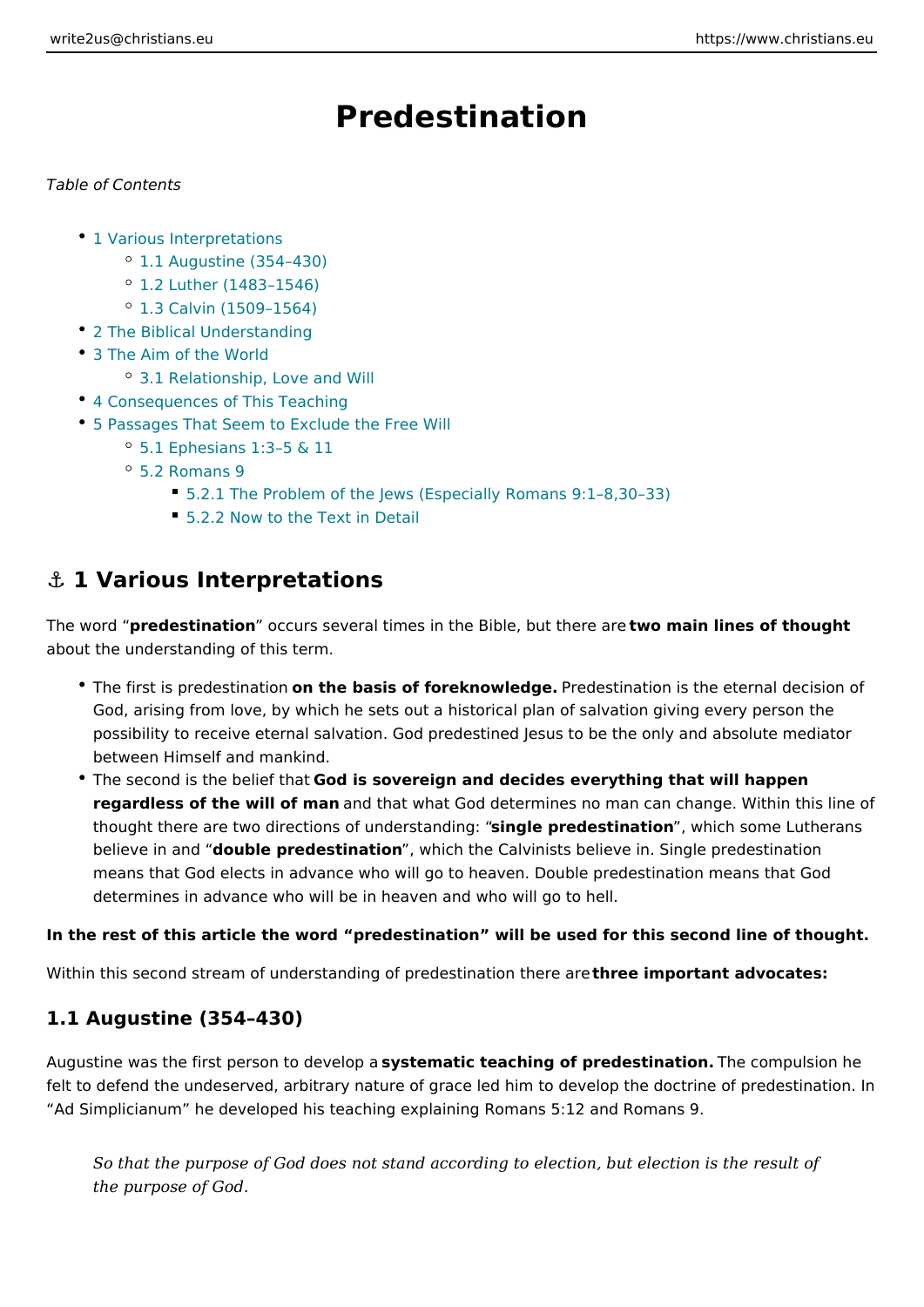<span id="page-1-0"></span> $(Ad$  Simplicianum  $1, 2, 6$ )

Moreover, he declares that God predestines as many men for heaven as there we the faith. (Faith, Hope and Charity /Enchiridion de fide, spe et caritate/ 9,29)

1.2 Luther (1483 1546)

Martin Luther, himself a monk of the order of the Aduanstine ther developed this teach more than thousand years later. In his most famous work On the Bondage of the

For if we believe it to be true, that God fore-knows and fore-ordains all th be neither deceived nor hindered in hals approbaction and that nothing be neither and that nothing can take place but according to his will, (which reason herself is compelle then, even according to the testimony of reason herself, there can be no F man, in angel, or in any c[rea](#page-8-0)ture!

1.3 Calvin (1509 1564)

John Calvin s teaching gained a lot of influence when it was discSuys nseed at mo Dodretve (1618 1619 in the Netherlane dament he official teaching of the Reformed Church in Netherlands.

By predestination we mean the eternal decree of God, by which he determi whatever he wished to happen with regard to every man. All are not create but some are preordained to eternal life, others to enternimatid a Commasto annae Religionis 3.21.5)

#### &" 2 The Biblical Understanding

God lives in eternity. He does not live in time as people do. For Him everything knows what choices men make. Because God knows who chooses Him, He can ele become His obedient children.

For those whom he foreknew he also predestined to be conformed to the Son, in order that he might be the firstborn among many brothers. And t predestined he also called, and those whom he called he also justified, he justified he also  $g/N$  mixed. 8:29 30)

Verse 30 should be read in connection with verse 29 where it is expressed that G foreknowledge. This means that God does not choose at random but on the base which he foreknew. Everybody, about whom he knew that they choose Him, he pre conformed to the image of His Son.

Peter, an apostle of Jesus Christ, To those who reside as aliens, scatte Pontus & who are chosen according to the foreknowledge of God the Fath sanctifying work of the Spirit, to obey (JeBeseChrist2& NASB)

God in his love desires to predestine (elect and save) all people to be together

2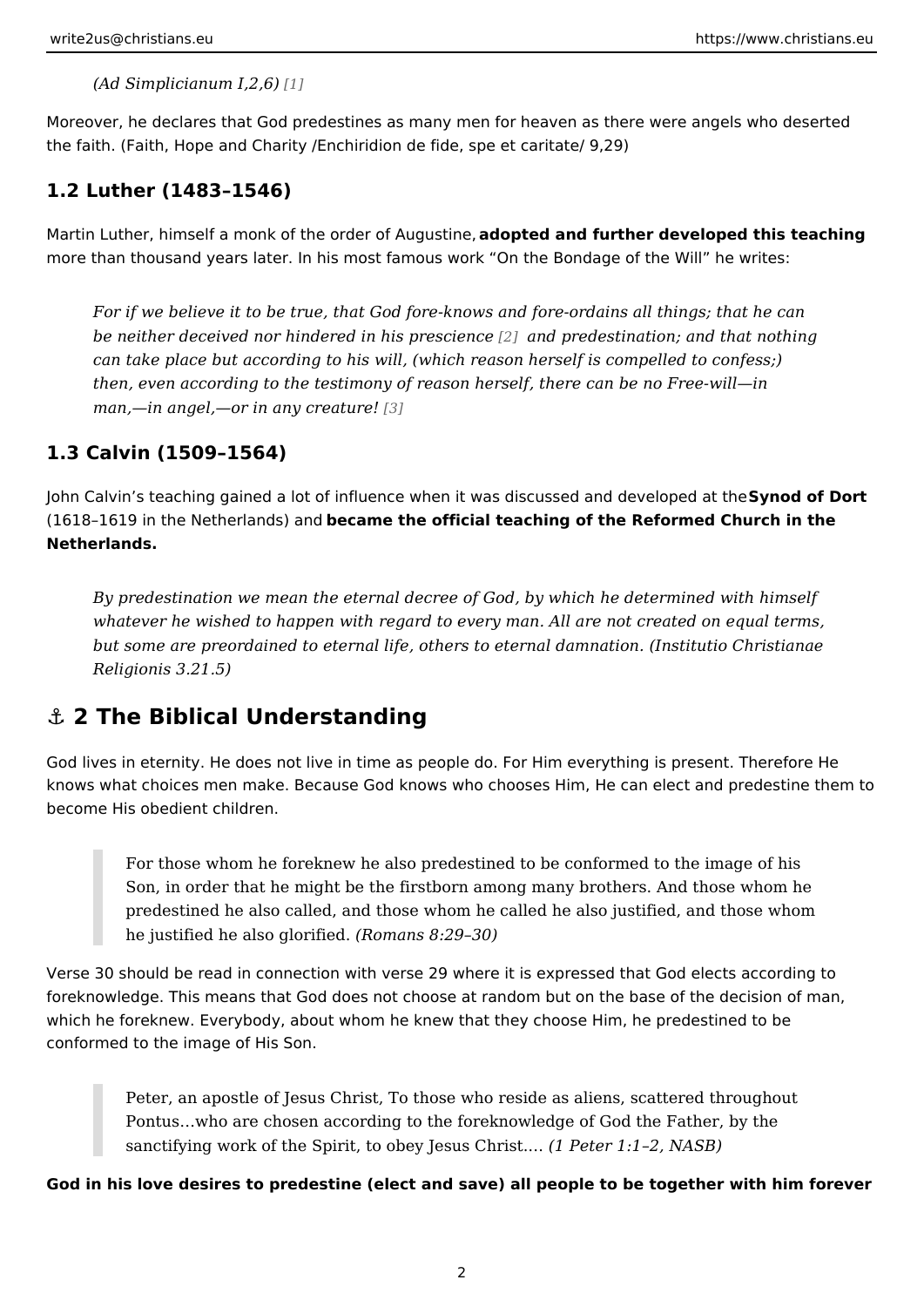<span id="page-2-0"></span>but he does not force anybody to have a relationship with Him.

This is good, and it is pleasing in the sight of God our Saviour, who desires all people to be saved and to come to the knowledge of the truth. *(1 Timothy 2:3–4)*

The Lord is not slow to fulfil his promise as some count slowness, but is patient towards you, not wishing that any should perish, but that all should reach repentance. *(2 Peter 3:9)*

In the Bible we find the clear teaching that **God wants everyone to be saved,** but that people have a free will to choose against this. If God did not consider the decision of people, hell would be empty because God would indeed save everyone.

…but the Pharisees and the lawyers rejected the purpose of God for themselves, not having been baptized by him (John). *(Luke 7:30)*

So the Pharisees and the lawyers themselves decided not to take part in God's purpose. God also wanted them to come to repentance, but they were not willing.

## **⚓ 3 The Aim of the World**

God created the world because He is love. He wanted to share His love with people. Therefore He created us to be holy, as He is holy (1 Peter 1:16). **God never intended for people to sin.** The fact that man was disobedient and sinned against God is a distortion of the original plan. The original aim was for man to have a relationship with the Creator. Now, we know that God is love and that He is righteous and that all other virtues are combined in His being. Therefore His plan to create the world was pure as well. He loves the beings He created. If He had decided that everything should happen according to his will, the fulfilment of His plan for a world full of love and peace would remain unchanged even today. Since He respects the will of people, sin could come into the world through their decision.**The teaching of predestination** implies, in fact, that **God planned in advance for men to sin** and wants the majority of people to go to hell. **This would make God the author of sin.** Before they are even born it has already been decided that the majority of people will never have the chance to be saved (according to Calvin).

Have I any pleasure in the death of the wicked, declares the Lord GOD, and not rather that he should turn from his way and live? …Cast away from you all the transgressions that you have committed, and make yourselves a new heart and a new spirit! Why will you die, O house of Israel? For I have no pleasure in the death of anyone, declares the Lord GOD; so turn, and live. *(Ezekiel 18:23,31–32)*

**In the Bible people are very often called to "Repent!" This presupposes that it is possible to respond to this call!** When Jesus calls: "Repent!" he does not order, but he encourages, asks, urges, implores. It is not a humiliation for the Almighty God to ask us, because he is perfectly humble: "We implore you on behalf of Christ, be reconciled to God." *(2 Corinthians 5:20)*.

#### **⚓ 3.1 Relationship, Love and Will**

The purpose of man's existence is to have a relationship with God (John 17:3). **The most important characteristics of a relationship are love and a free will.** If someone is forced to be together with somebody else, it is not an expression of love. A relationship is based on love when both parties have the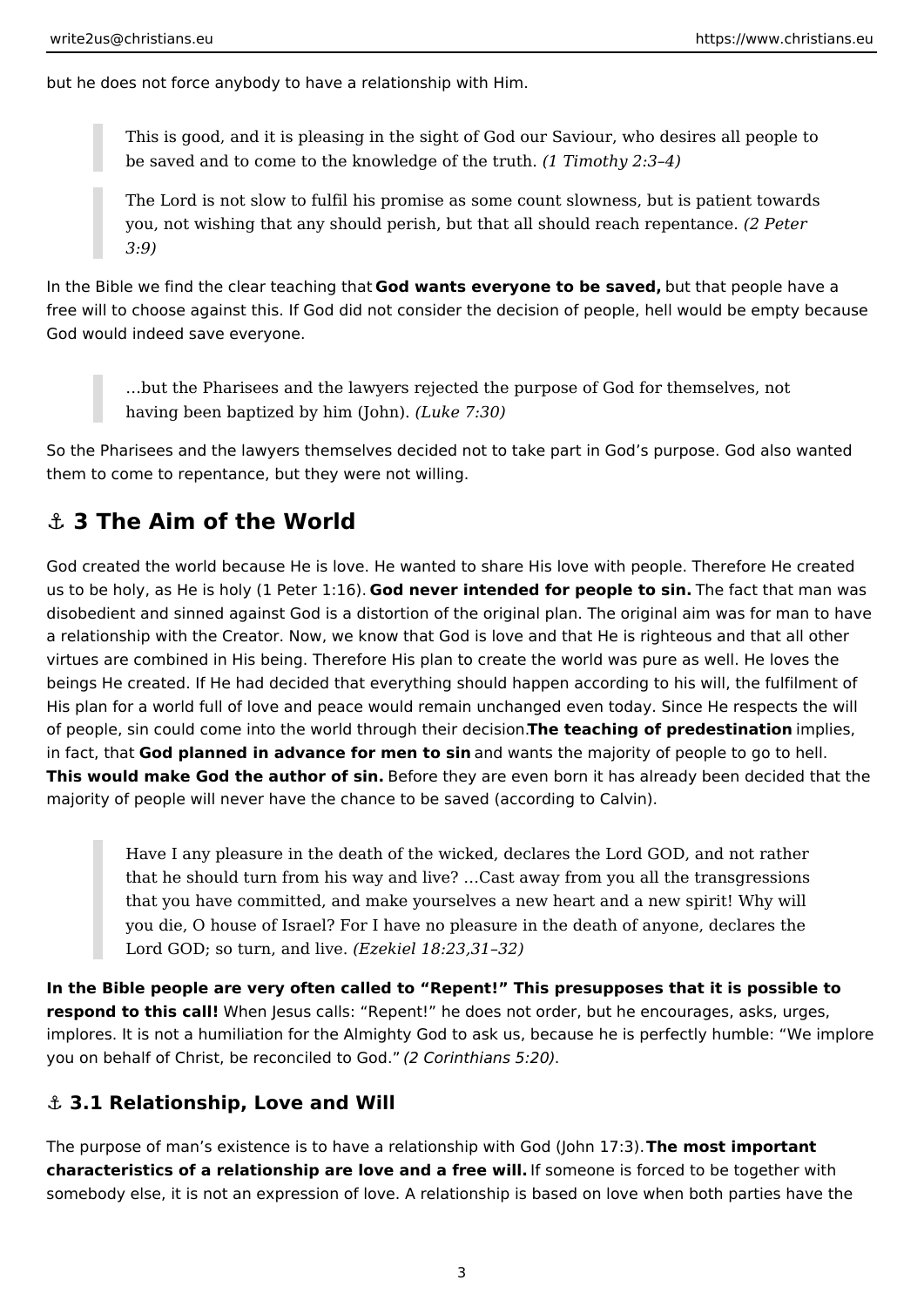<span id="page-3-0"></span>freedom to choose to stay together and the possibility to separate. If you can co has become like a robot. Robots do what you have made them for. God did not cr beings that have the choice to love Him, or not to do so.

I call heaven and earth to witness against you today, that I have set be death, blessing and curse. Therefore choose life, that you and your offs loving the LORD your God, obeying his voice and hold engelera sto to yhim. & 30:19 20a)

O Jerusalem, Jerusalem, the city that kills the prophets and stones thos it! How often would I have gathered your children together as a hen gat under her wings, and you w( $\delta$ Muad to the metal 23:37)

If you do well, will you not be accepted? And if you do not do well, sin the door. Its desire is for you, but you m Getheusis  $4vE$  it.

Even after the fall of humankind people are not under the compulsion to sin but over it.

### &" 4 Consequences of This Teaching

- People who believe in preddeesnty that fom an has e a will to accept or reject God s of salvation.
- \* They also believmeathast otally deprabed ause if a man is able to do good, he the good and seek God.

For when Gentiles, who do not have the law, by nature do what the law are a law to themsell  $\Re$  esn.  $\Re$  ns 2:14)

• Furthermore if you are predestined to live an eternal life with God, it is imp God, so if someone teaches predestination, he also has tapdenay syhe possibil

 $(See$  our article entimident  $dy$ 

 $\bullet$  Moreover someone who is an line the sist the grabe cause those who are predest will come to God with certainty.

You stiff-necked people, uncircumcised in heart and ears, you always re Spirit. As your fathers did, (so to 07y 5 t)

 $\texttt{\texttt{P}}$  Predestinatimo muls the importance of deeds. Bible speaks very clearly of the fact that faith without deeds is dead and that faith alone cannot save a person.

(Seeour article efitiatilled and Works

What good is it, my brothers, if someone says he has faith but does not that faith save him? &Do you want to be shown, you foolish person, that from works is us $\ell$ Jesmse? 2:14,20)

This teaching, by stripping the deeds of their significance, maintains that it is n

4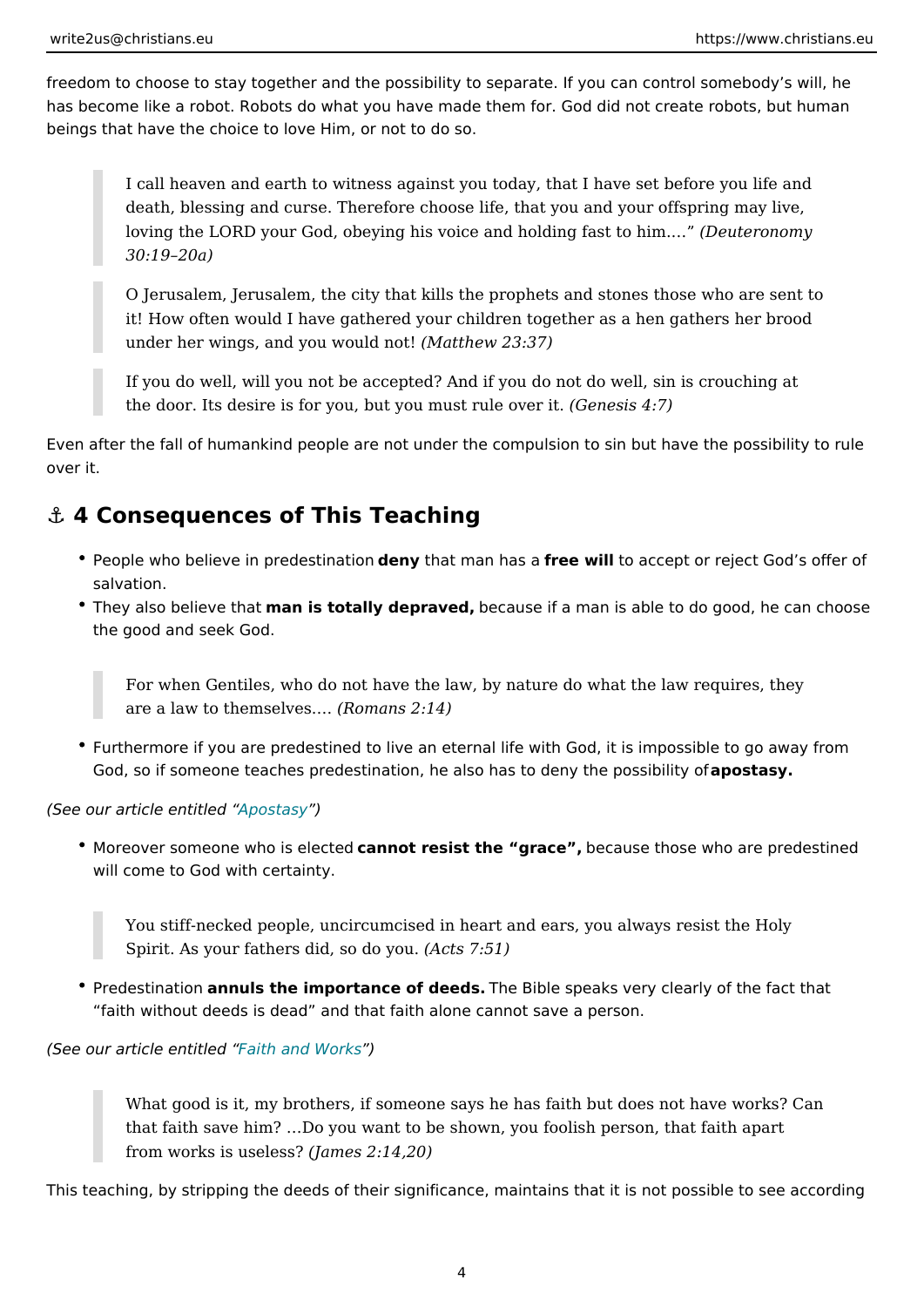to the fruits of a person whether he is a Christian or not.

(See our article emouthitated Does It Mean to Be a Christian?

This is a contradiction to Matthew 7:16 which tells us that we will recognize a tr

You will recognize them by their fruits. Are grapes gathered from thorn from thistles at the w  $7:16$ )

Real faith is followed by deeds of devotion.

• Church loses its meabmenguse it is not clear anymore who belongs to the ch does not. Within local church assemblies today there are many unbelievers stated in 2 Corinthians 6:14 7:1 that believers and unbelievers can not be y for the same kingdom.

Do not be unequally yoked with unbelievers. For what partnership has right with lawlessness? Or what fellowship has light with darkness? What accord has Christ with Belial? Or what portion does a believer sha unbeliever? What agreement has the temple of God with idols? For we a the living God; as Goldwsialid make my dwelling among them and walk amon them, and I will be their God, and they shall be my people. Therefog wout from their midst, and be separast  $x$  y for the rd, and touch no unclean themg! will welcome you, and I will be a father to you, shall be sons and daughters to me, says the Lord Almighty. Since we h promises, beloved, let us cleanse ourselves from every defilement of bo bringing holiness to completion in th $(2 f \mathbf{G})$  ariof h $\mathbf{G}$  and  $\mathbf{S}$ . 14 7:1)

Therefore a distinction has been made between the local visible church assemb unbelievers) and the invisible church made up of true believers independent of artificial distinction does not have any biblical basis.

(Seeour article emthitle/dsible Church

- \* Predestination also means that even if someone wants to repent today, he c wait till God converts him. This means that he cannot start to live a holy I although in Hebrews 3:7 8 and Psalm 95:7 8 it is written: Today if you hear your hearts as when they provoked me. This is a disastrous decpasiscinity hid in people.
- False Image of GlódGod predestined men regardless of their will, it would me is upon those he does not save and that he would punish people whom he do reality. It is not righteous to punish someone for something he is not respor
- Predestination states that everything happens according to the eternal plan that God not only wants good, but is a list a ke wil God the author of sin.
- \* There may be different teachings about predestination: single and double pr there is no decisice difference. Both teachings exclude the free will of man. those who will go to heaven, then the others will automatis cardy Good os hown h nature is the reason for the condemnation of people.
- \* Whoever teaches predestination should be conscious of the fact that he und nature of man in a wrotheg dweapyre cates the value of human being as Faorphesing.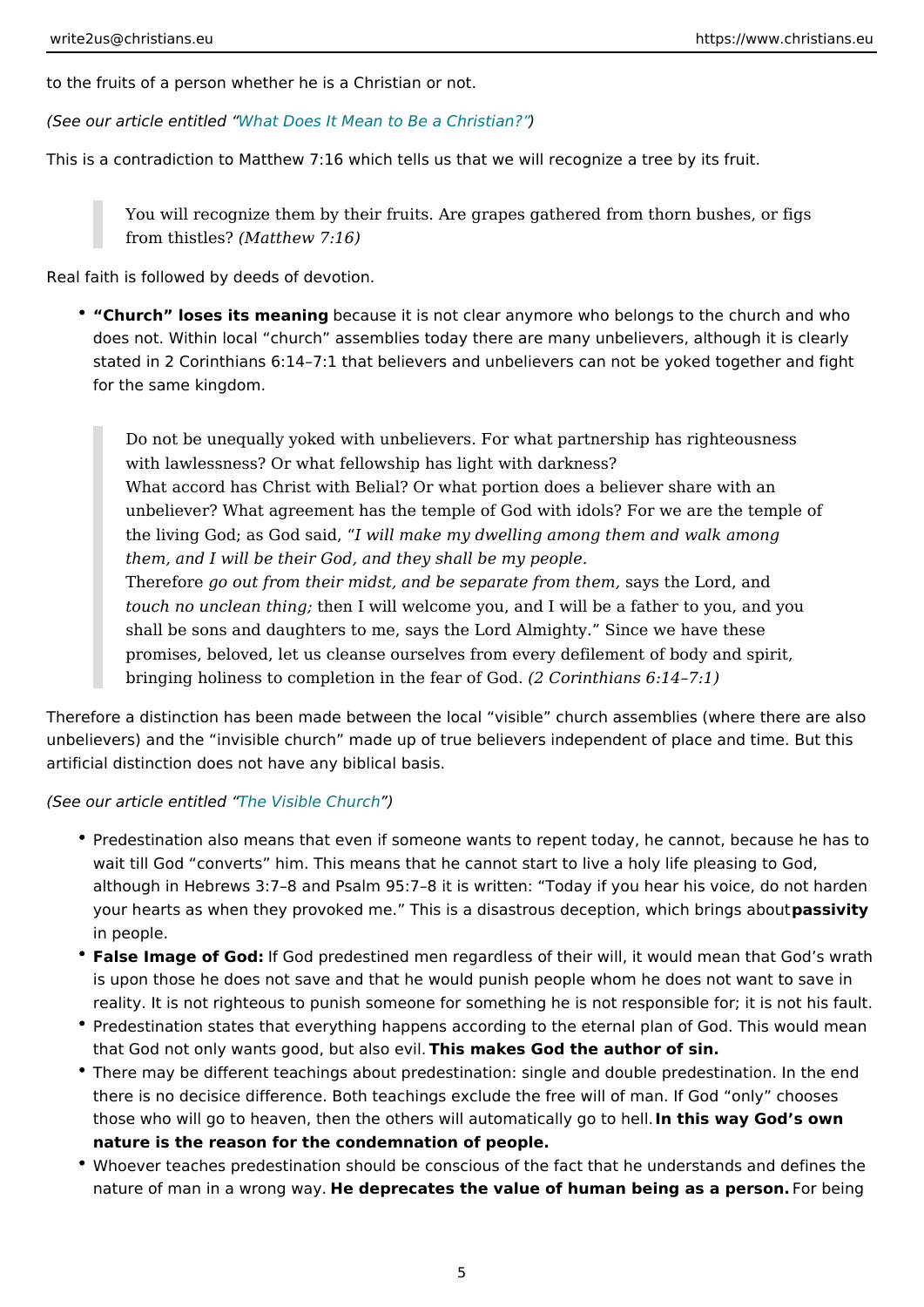<span id="page-5-0"></span>a person means being able and obliged to act out of liberty and reason, following certain motives and goals. It means being able to gain access to the sense of life and experiencing the effects that one's chosen way of life brings.

## **⚓ 5 Passages That Seem to Exclude the Free Will**

## **5.1 Ephesians 1:3–5 & 11**

We are aware of the difficulty somebody who is used to this teaching may experience when reading some passages in the NT. To gain a real sense of the meaning of verses which sound like predestination would require an in-depth study. Nevertheless, it is essential to keep in mind what we know about God's nature. After all, there are many other expressions in the New and Old Testaments that cannot be understood literally.

(3) Blessed be the God and Father of our Lord Jesus Christ, who has blessed us in Christ with every spiritual blessing in the heavenly places, (4) even as he chose us in him before the foundation of the world, that we should be holy and blameless before him. (5) In love he predestined us for adoption as sons through Jesus Christ, according to the purpose of his will.… (11) In him we have obtained an inheritance, having been predestined according to the purpose of him who works all things according to the counsel of his will.… *(Ephesians 1:3–5 & 11)*

What is emphasized in verse 4? If we emphasize "He chose us", then one could understand it in the way Calvin did. However it is a completely different matter if one reads "He chose us **in Him**." If we understand the statement in this way, then this verse is effectively no different from John 3:16. Hence it is stated that **God wants to save everyone who believes in His Son and that those who reject him will be condemned.**

In Ephesians 1:4 this means that he elected us in Christ and *in Him alone*. The same thought is expressed in verses 3, 5 and 11. Consequently this means that if we do not come to Christ, we place ourselves outside of the election and purpose of God. The teaching of election or predestination in Christ in this form is simply an expression that we can only be saved by the grace of God. It is not based on our deeds, but on the mercy God has on us. Yet this mercy is obtainable for all people (1 Timothy 2:4), and not only for a predetermined number of people as the Calvinists understand it.

Therefore, my beloved, as you have always obeyed, so now, not only as in my presence but much more in my absence, work out your own salvation with fear and trembling, for it is God who works in you, both to will and to work for his good pleasure. *(Philippians 2:12–13)*

In the beginning of the chapter Paul writes about the example Jesus gave us by humbling himself totally and looking for the best for the others, giving his life in every aspect for the people. Therefore His glory was restored to Him.

Therefore God has highly exalted him and bestowed on him the name that is above every name.… *(Philippians 2:9)*

In verse 12 Paul goes on to explain that "**therefore**" we ought to do every thing possible within our power to hold onto our relationship with God and reach the goal of our salvation. It is clear that for this decision,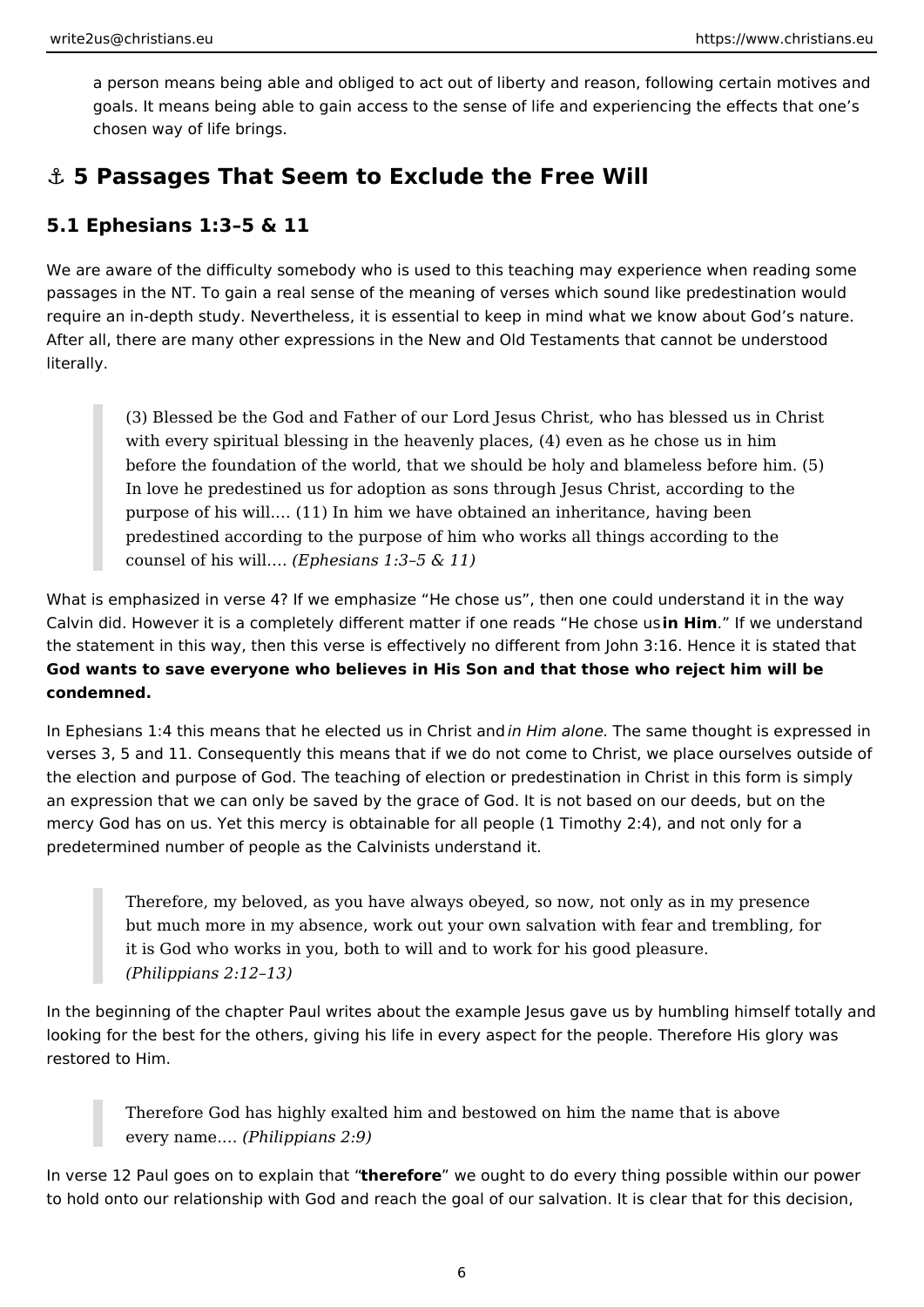<span id="page-6-0"></span>our own power and will are never strong enough. Therefore we should turn to Go trembling . This expresses honour, seriousness, respect and the consciousness of omniscient almighty God (wstt  $\hat{\mathbf{z}}$  in a whe only the little we will ave (v 13). He can give us the power to will and to act.

Verse 13 should not be misunderstood to mean that man cannot have an influenc otherwise Paul would never have written in v 12, work out your own salvation w do this presupposes that a person has the free will to decifobe.itVies sGeod 3w shitca wite r with in you . This expression shows that vew bey wild selve what the God with fear and tre  $n$ amely, ecausele is the only one an wheelp  $4$ ]

No one can come to me unless the Father who sent me draws him. And I up on the last  $($  dayn  $6:44)$ 

Jesus had just expressed in the preceding verses that he is the true bread and h people should believe in Him. Therefore he calls people to follow Him as the Me clear that they should follow only God. So it was very difficult for them to accep people should follow him). For that reason he emphasizes the deep unity betwee Jesus explains that the only way to Him is through the Father whom they already

The fact that the Father draws a perhscowns expercerses ecsomes to Jesus, but does not say Father would not be willing to draw everyone if they were ready to follow.

Still more about the context:

The statement of Jesus is a direct reaction to the partly despising, partly disapp

They said, Is not this Jesus, the son of Joseph, whose father and moth does he now say, I have come down f(rolomh me 6a 4 2 m) ?

It would be entirely out of context if Jesus had replied in this way, You don that Father predestined the people who can have a relationship with me. But the rea that they understood that Jesus claimed to be the son of God coming down from unity with the Father. In verse 45 he continues:

It is written in the Prommethey will all be taught Eby engode who has heard and learned from the Father combets to  $\hat{\mathbf{s}}$ .

The verses speak about the right understanding of God s revelation and the righ Messiah, that is towards Jesus. Everyone is invited, not only an elite group of p

&" 5.2 Romans 9

5.2.1 The Problem of the Jews (Especially Romans 9:1 8,30 33)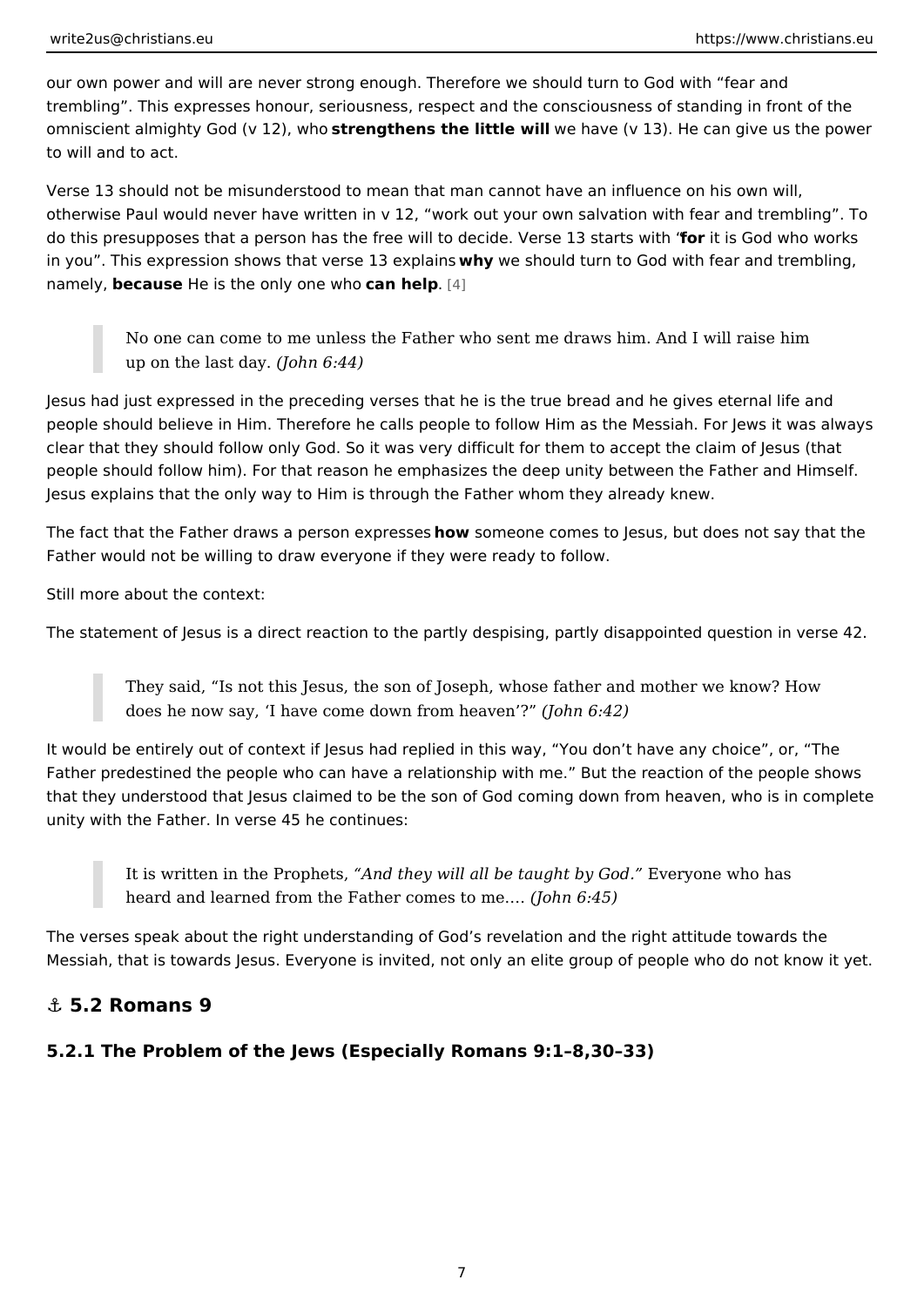<span id="page-7-0"></span>The Jews relied on the law and on the promise given to them in a formalistic way and not spiritually (Luke 3:8). They did not listen to Jesus (John 8:39). The consequence was the paradox that the gentiles, who did not seek salvation found it, and the Jews who eagerly pursued salvation did not find it (Romans 9:30–32). Paul solves this "contradiction" in the ninth chapter of his letter to the Romans by saying that man and his activity cannot set the standard for righteousness. He starts with the topic of the promise.

### **⚓ 5.2.2 Now to the Text in Detail**

In verses 1–5 Paul describes what Israel received: the adoption as sons, divine glory, the covenants, the law, the Temple worship, the promises that the Messiah would be of Jewish descent. The Jews regarded these things as a guarantee of salvation. Nevertheless Paul states (verses 1–3) that most of them are not saved. For the Jews this is a contradiction. In responding to the supposed question, "Has the word of God failed?" (verse 6) Paul shows what the reaction of the Jews is to this paradox that on the one hand they are given the promises and on the other hand there will be no salvation for most of the Jews.

Verse 6: Has God's word failed? Surely not. The most important thing is not being a descendant, but being obedient to God—being a child of the promise who is regarded as Abraham's offspring. (V.7)

Verses 9–13: Paul writes about Isaac and Jacob. Jacob is an especially good example for the fact that the promise was not transmitted according to human standards. Esau was the first-born and according to the custom he should have been the heir of the promise. The reality was different, which shows that God retained the right to decide who would be the bearer of the promise.

#### **Paul speaks here basically about the question of spiritual tasks in the plan of salvation.**

…though they were not yet born and had done nothing either good or bad.… *(verse 11)*

God made the decision that Esau should serve Jacob. This submission of Esau to Jacob expresses by no means that God would have determined who would be saved and who would be condemned, but God decided before their birth who would receive the promise. In this way, Jacob could not boast of having received this through his deeds. (V.12)

Many people interpret verse 13 to mean that Rebecca was told before the birth of the twins that God loves Jacob and hates Esau. This is wrong, because verse 13 is a quotation of Malachi 1:1–5 and was written many centuries after the death of Esau and Jacob. What is meant here is simply that God had rejected the nation of Esau (the Edomites), because they had a hostile attitude towards Israel from the very beginning (Numbers 20:14–21). Again it is not Esau's personal fate which is the topic but the fate of the Edomites as a nation. Paul quotes Malachi to show that Israel (Jacobs's offspring) is the chosen one.

Verses 14–16: Is God unjust? By no means. Because God chooses and elects according to his own standards and not according to human standards or customs, He has the right to determine who the bearer of the promise will be.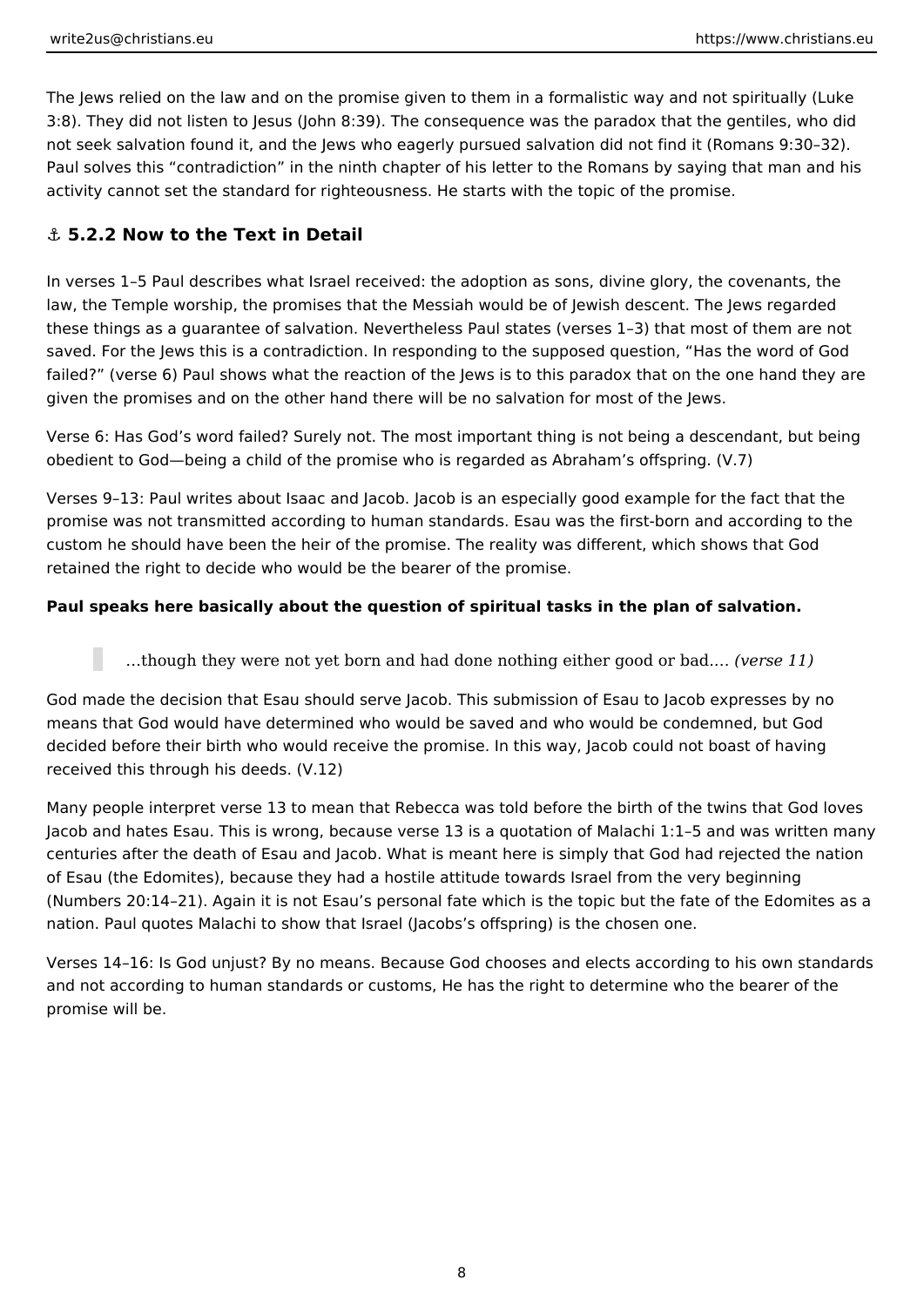<span id="page-8-0"></span>Verses 17–19: The salvation of Pharaoh is not the topic here, but the permission for the Israelites to leave Egypt. God's plans will be executed, even if, for instance, Pharaoh does not want to accept it. Nobody can stop God's plan for mankind. Even if Pharaoh had permitted the Israelites to leave, he wouldn't have changed his belief, but would have remained an idol worshipper. God created man in such a way that he hardens himself if he rejects God. In this example it is clear that Paul does not want to explain why Pharaoh is condemned and thus not elected by God, but he wants to emphasize his wickedness in rejecting the Jewish nation.

Verses 20–24: Paul derives the following thoughts from Jeremiah 18:1–10: A potter is forming the clay. It seems that he sees how people act and according to this he forms his vessels. But something else happens here. The potter forms new vessels for glory out of the ones that were destroyed. This means that this text speaks strongly against predestination, instead underlining God's mercy and grace.

Paul uses the parable of the potter in two different ways in verses 20–21 and 22–24.

Firstly in verses 20–21 Paul states that a man cannot criticize God for the way he is made. The potter has the right to create one vessel "for honourable use and another for dishonourable use". It is important to notice that both the vessels for honourable use and the vessels for dishonourable use are important in a household. This means that these verses do not speak about salvation and condemnation, but about an important and a less important purpose. God has the right to determine that one person receives either an important or less important task.

In verses 22–24 Paul speaks about the vessels prepared for destruction and vessels prepared beforehand for glory. He identifies the second group with Jewish and gentile Christians. Vessels prepared for destruction are people who have decided against God. The fact that people decided against God is not explicitly mentioned here, but we have to suppose it through other passages. We see that Paul touches the topic of salvation. He does not want to say that we cannot influence our salvation but that man should submit to God and to his paths which are prepared in advance (verse 23). It is difficult to see a clear transition between both topics. God's prominence is emphasized not because God decides arbitrarily about somebody's salvation but because man should submit to God and to the way he prepared for us in Christ.

| Your Email*   |  |
|---------------|--|
|               |  |
| Your Message* |  |
| Send          |  |

#### Footnotes

- 1. J. H. S. Burleigh, *Augustine—Earlier Writings*, p. 390; 1953, SCM Press.
- 2. Foreknowledge.
- 3. Martin Luther, *On the Bondage of the Will*; translated by Henry Cole; T. Bensley, London, 1823; pp. 374–375.
- 4. The interplay between God's activity and our own activity is also expressed in Hebrews 13:21.

Permission is granted to reproduce this article for personal use unchanged and complete only. Content may not be reproduced in any other form without written permission from www.christians.eu